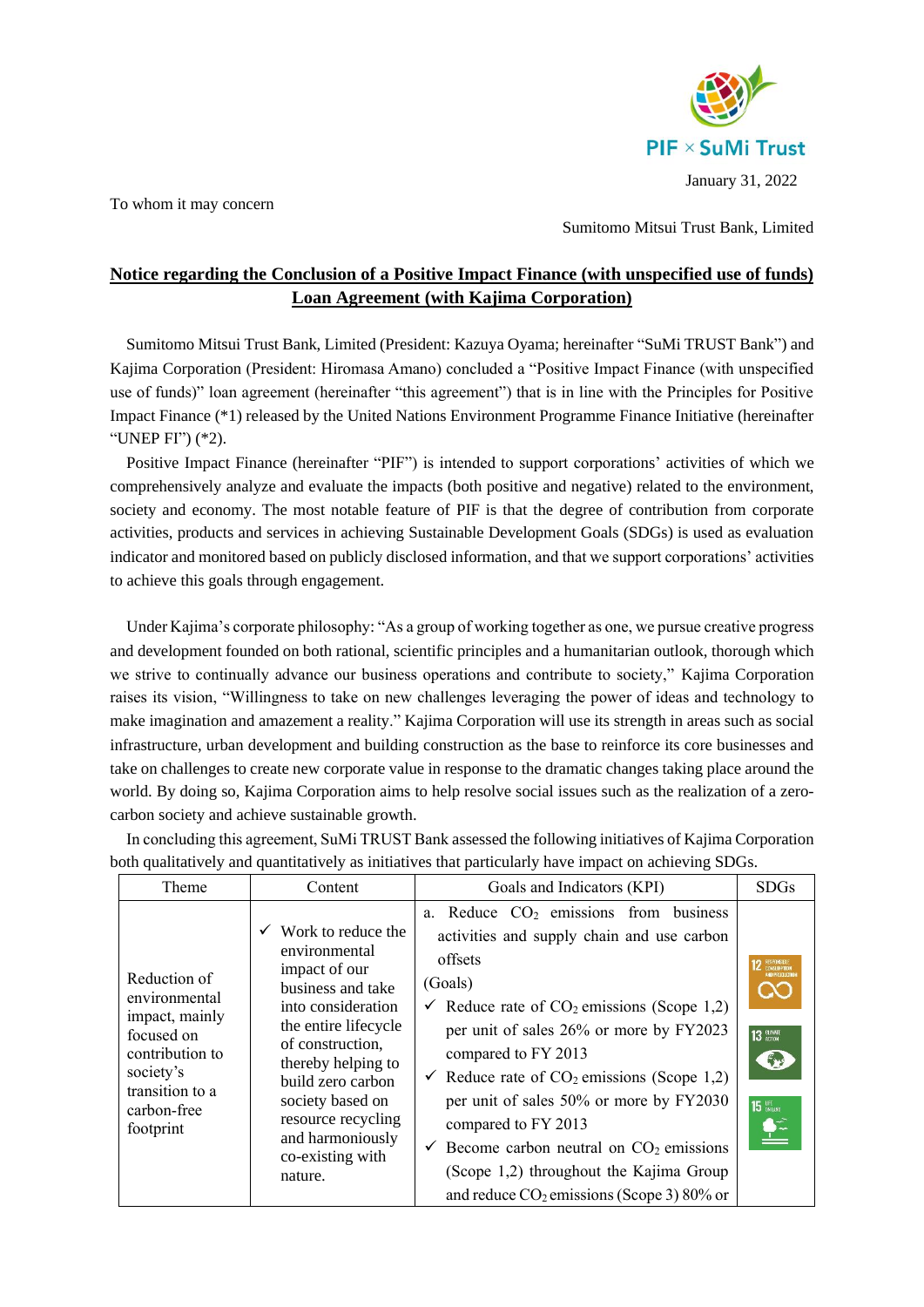

|                                               |                                                             | more by FY2050 compared to FY2013<br>✔ Acquire Science Based Targets (SBT)<br>recognition by FY2023                                                                                                                                                                                                                                                                                          |          |
|-----------------------------------------------|-------------------------------------------------------------|----------------------------------------------------------------------------------------------------------------------------------------------------------------------------------------------------------------------------------------------------------------------------------------------------------------------------------------------------------------------------------------------|----------|
|                                               |                                                             | (Indicators (KPI))<br>$\checkmark$ CO <sub>2</sub> emissions (Scope 1~3)<br>√ Acquisition of Science Based Targets<br>Initiative (SBT) recognition                                                                                                                                                                                                                                           |          |
|                                               |                                                             | b. Reduce rate of final waste disposal and<br>improve usage rate of recycled materials<br>(Goals)<br>$\checkmark$ Achieve rate of final waste disposal from                                                                                                                                                                                                                                  |          |
|                                               |                                                             | construction operations 3% or less by<br>FY2023<br>$\checkmark$ Completely eliminate final waste disposal<br>from construction operations by FY2030<br>$\checkmark$ Achieve a usage rate of recycled materials<br>of at least 60% for principal construction                                                                                                                                 |          |
|                                               |                                                             | materials by FY2030<br>✔ Achieve "Zero Waste" from construction<br>operations by ensuring zero emissions from<br>disposal<br>during<br>construction,<br>waste<br>utilizing sustainable materials, and making                                                                                                                                                                                 |          |
|                                               |                                                             | buildings last longer by FY2050<br>(Indicators (KPI))<br>$\checkmark$ The rate of final waste disposal from<br>construction operations<br>$\checkmark$ The usage rate of recycled materials for<br>principal construction materials                                                                                                                                                          |          |
|                                               |                                                             | c. Implement outstanding biodiversity projects<br>(Goal)<br>$\checkmark$ Achieve "Zero Impact" from construction<br>operations by limiting their effect on nature<br>and living creatures while promoting the<br>restoration of biodiversity and new ways to<br>make use of its benefits.<br>(Indicator (KPI))<br>$\checkmark$ The number and status of outstanding<br>biodiversity projects |          |
| Creating<br>functional urban,<br>regional and | Providing spaces<br>✓<br>aligned with<br>diversifying needs | (Goals)<br>$\checkmark$ Realize a Human Smart Society with the                                                                                                                                                                                                                                                                                                                               | 3 FATOAD |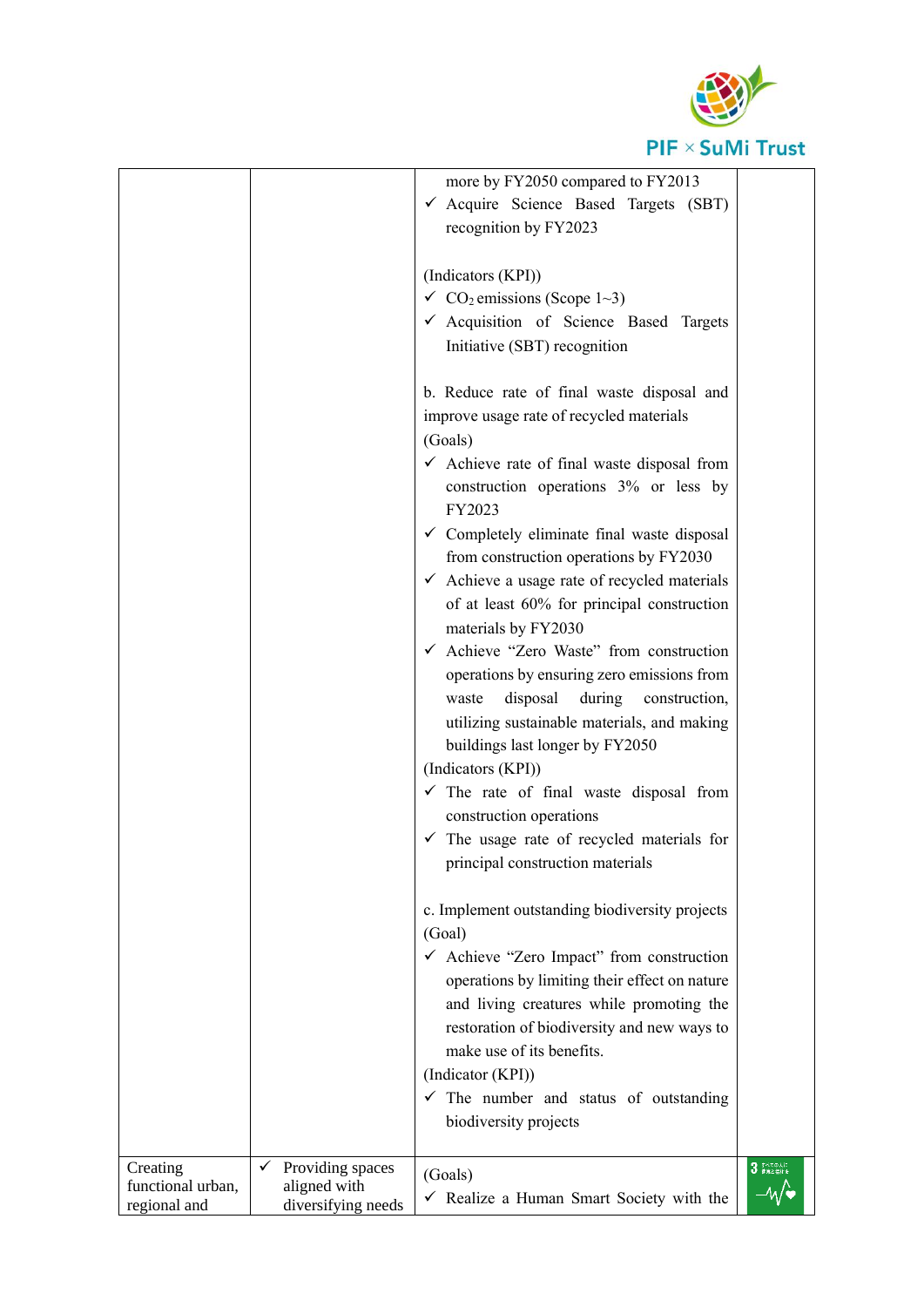

## PIF × SuMi Trust

| industrial<br>infrastructure<br>capable of<br>meeting new<br>needs                                               | resulting from<br>changes in values<br>behavioral<br>patterns                                                           | aim of creating a human-centered and<br>sustainable city<br>$\checkmark$ Promote community development (Smart<br>Cities) aiming to solve problems and create<br>utilizing<br>value<br>advanced<br>by<br>new<br>sophisticated<br>technologies<br>and<br>management<br>(Indicator (KPI))<br>$\checkmark$ Status of initiatives for the improvement of<br>functionality that facilitates life, work and<br>wellness in the fields<br>of building<br>construction, infrastructure construction,<br>development<br>industrial<br>urban<br>and<br>infrastructure | 8 Barves                                                |
|------------------------------------------------------------------------------------------------------------------|-------------------------------------------------------------------------------------------------------------------------|------------------------------------------------------------------------------------------------------------------------------------------------------------------------------------------------------------------------------------------------------------------------------------------------------------------------------------------------------------------------------------------------------------------------------------------------------------------------------------------------------------------------------------------------------------|---------------------------------------------------------|
| Developing<br>sustainable and<br>long-lasting<br>social<br>infrastructure                                        | Development of<br>✓<br>outstanding social<br>infrastructure that<br>can be used safely<br>long into the<br>future       | (Goal)<br>$\checkmark$ Promote technological development for<br>maintenance,<br>renovation<br>repair,<br>and<br>extending the lifespan of buildings and<br>infrastructure for the development of<br>outstanding social infrastructure<br>(Indicator (KPI))<br>Status of initiatives for technologies for<br>$\checkmark$<br>extending building lifespan and increasing<br>sophistication of facility and building<br>management                                                                                                                            |                                                         |
| Providing<br>technologies and<br>services for<br>disaster<br>preparedness that<br>support safety<br>and security | Providing<br>✓<br>disaster-resilient<br>building and<br>infrastructure<br>construction and<br>technology<br>development | (Goal)<br>$\checkmark$ Increase the sophistication of disaster<br>prevention technologies and services with a<br>commitment to a safe society where people<br>can live with peace of mind<br>(Indicator)<br>Status of initiatives for the sophistication of<br>$\checkmark$<br>prevention<br>technologies<br>disaster<br>and<br>services                                                                                                                                                                                                                   | $\infty$<br><b>11 SUSTAINABLE CITIE</b>                 |
| Creation of an<br>attractive<br>working<br>environment<br>with safety,<br>security, and<br>pleasure              | Securing next-<br>✓<br>generation<br>workforce and<br>creating an<br>attractive working<br>environment                  | (Goal)<br>← Realize safe, secure and comfortable<br>worksites that all construction engineers<br>will find attractive and build free and open<br>organizations with diverse human resources<br>by FY2030<br>(Indicator)                                                                                                                                                                                                                                                                                                                                    | 3 6000 MEALTH<br>3 AND WELL-BEING<br>–⁄v⁄∙<br>4 BUALITY |